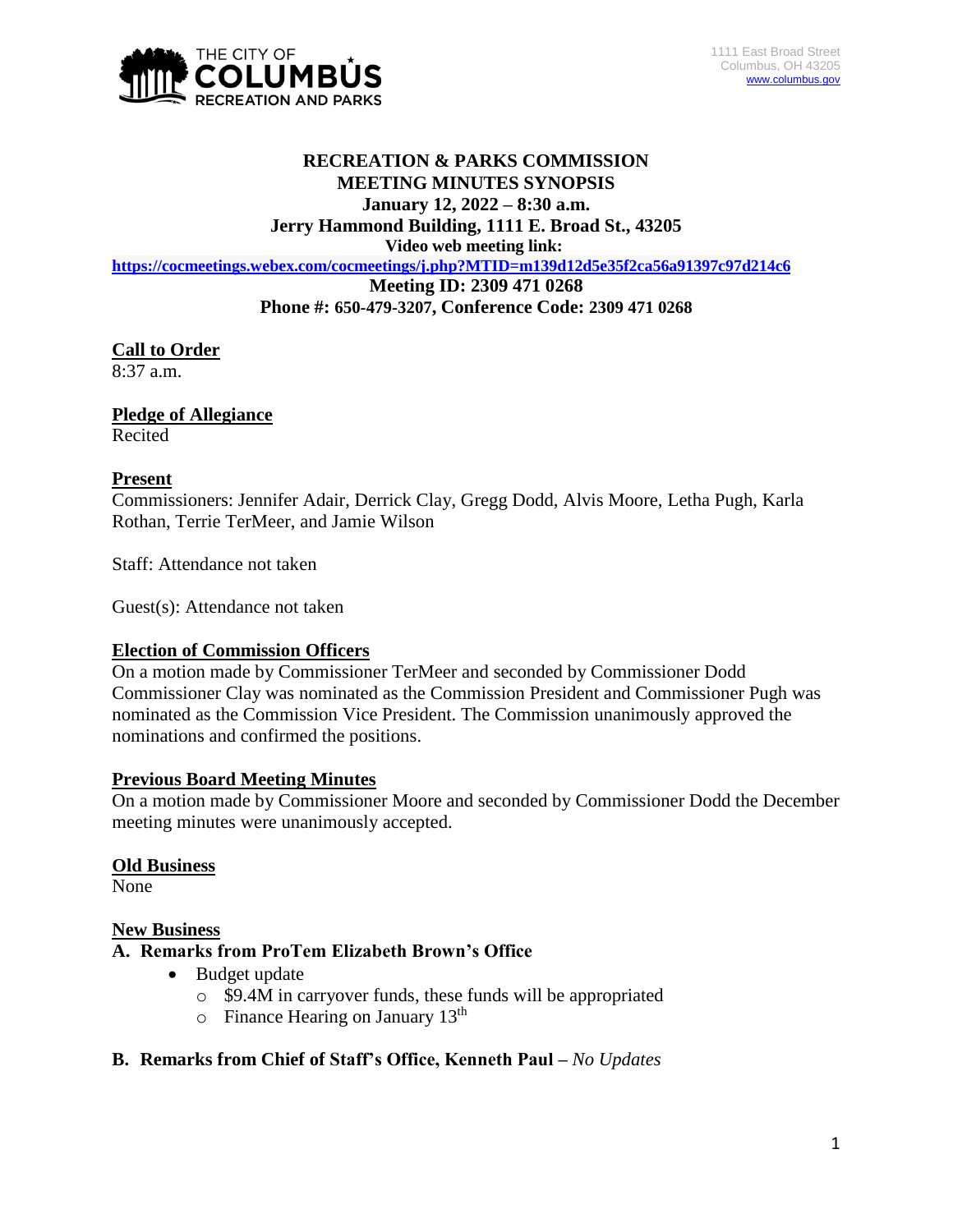

#### **ADMINISTRATION AGENDA**

#### **1. Ord #0099--2022 (Gym Dividers Construction)**

**Title:** To authorize the Director of the Recreation and Parks Department to enter into contract with 2K General Company to provide construction services for the Gymnasium Divider Curtain Project and to authorize an expenditure of \$402,600.00; to authorize an expenditure of \$20,000.00 for construction administration services from XYZ Professional Services (architect); to authorize an expenditure of \$10,000.00 for interdepartmental fees and inspections (Building and Zoning); to authorize a total appropriation of \$432,600.00 from the Community Development Block Grant Fund and from the Recreation and Parks Voted Bond Fund; and to declare an emergency. (\$432,600.00)

### **2. Ord #0150--2022 (Golf Cart Lease 2022)**

**Title:** To authorize the Director of Recreation and Parks to enter into a lease agreement with PNC Equipment Finance, LLC and Lake Erie Golf for the lease-purchase payments and Maintenance of 385 golf riding carts with the lease agreement ending after the 2025 golf season; to authorize the expenditure of \$295,680.00 from the Recreation and Parks Operation Fund; and to declare an emergency. (\$295,680.00)

#### **3. Ord #0151--2022 (Fore Hospitality Contract- Champions Golf Course)**

**Title:** To authorize the Director of Recreation and Parks to enter into contract with Fore Hospitality for food concessions/catering at Champions Golf Course; and to declare an emergency.

# **4. Ord #0164--2022 (Franklinton Loop---Souder Avenue Trail Connector-- Land Acquisition Funding**

**Title:** To authorize and direct the City Attorney to acquire and accept in good faith certain fee simple title and lesser real estate located in the vicinity of Souder Avenue, and contract for associated professional services in order for the Recreation and Parks Department to timely complete the acquisition of Real Estate for the FRA–Souder Avenue Trail, PID 105736 Project; and to declare an emergency (\$75,000.00)

### **5. Ord #0165--2022 (Turnberry Golf Course Improvements)**

**Title:** To authorize and direct the Director of the Recreation and Parks Department to enter into contract with Decker Construction Company for the Turnberry Golf Course Improvements; to authorize an expenditure of \$493,100.00 from the Recreation and Parks Voted Bond Fund; and to declare an emergency. (\$493,100.00)

#### **6. Ord #0166--2022 (Alum Creek Trail Connections – Mock Road and Sunbury Drive)**

**Title:** To authorize and direct the Director of the Recreation and Parks Department to enter into contract with Michael Baker International, Inc. to provide engineering services for the Alum Creek Trail Connections – Mock Road and Sunbury Drive (Project); to authorize an expenditure of \$562,481.00 from the Recreation and Parks Voted Bond Fund; and to declare an emergency. (\$562,481.00)